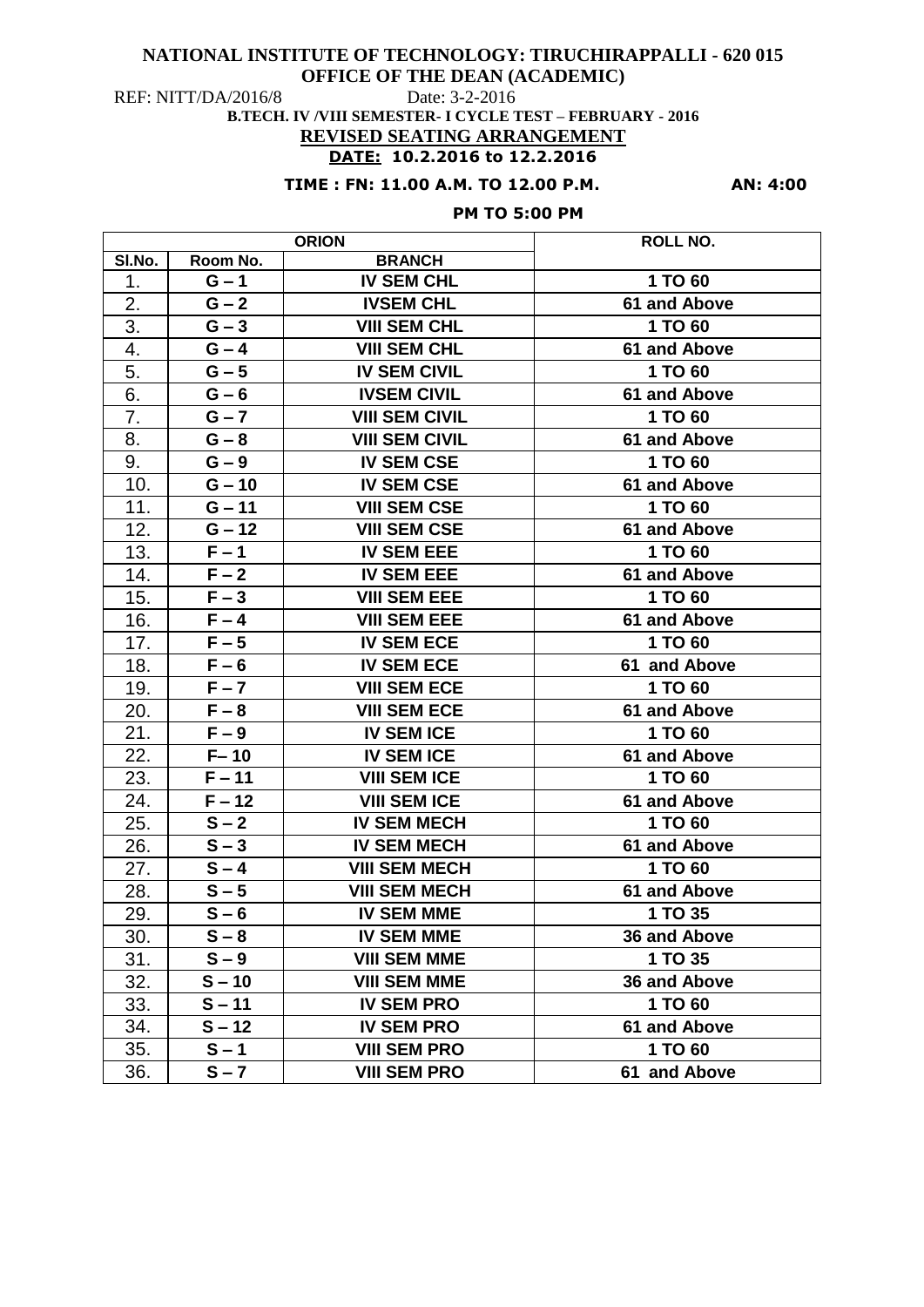## **NATIONAL INSTITUTE OF TECHNOLOGY: TIRUCHIRAPPALLI - 620 015 OFFICE OF THE DEAN (ACADEMIC)**

REF: NITT/DA/2016/9 Date: 3-2-2016

## **B.TECH. VI SEMESTER- I CYCLE TEST – FEBRUARY - 2016 REVISED SEATING ARRANGEMENT**

# **DATE: 10.2.2016 to 12.2.2016**

#### **TIME : FN: 9.30 A.M. TO 10.30 A.M.**

### **AN: 2:30 PM TO 3:30 PM**

| <b>ORION</b> |             |                     | <b>ROLL NO.</b> |
|--------------|-------------|---------------------|-----------------|
| SI.No        | Room<br>No. | <b>BRANCH</b>       |                 |
| 1.           | $G - 1$     | <b>VI SEM CHL</b>   | 1 TO 60         |
| 2.           | $G - 2$     | <b>VI SEM CHL</b>   | 61 and Above    |
| 3.           | $G - 3$     | <b>VI SEM CIVIL</b> | 1 TO 60         |
| 4.           | $G - 4$     | <b>VI SEM CIVIL</b> | 61 and Above    |
| 5.           | $G - 5$     | <b>VI SEM CSE</b>   | 1 TO 60         |
| 6.           | $G - 6$     | <b>VI SEM CSE</b>   | 61 and Above    |
| 7.           | $G - 7$     | <b>VI SEM EEE</b>   | 1 TO 60         |
| 8.           | $G - 8$     | <b>VI SEM EEE</b>   | 61 and Above    |
| 9.           | $G - 9$     | <b>VI SEM ECE</b>   | 1 TO 60         |
| 10.          | $G -$<br>10 | <b>VI SEM ECE</b>   | 61 and Above    |
| 11.          | $G -$<br>11 | <b>VI SEM ICE</b>   | 1 TO 60         |
| 12.          | $G -$<br>12 | <b>VI SEM ICE</b>   | 61 and Above    |
| 13.          | $F - 1$     | <b>VI SEM MECH</b>  | 1 TO 60         |
| 14.          | $F - 2$     | <b>VI SEM MECH</b>  | 61 and Above    |
| 15.          | $F - 3$     | <b>VI SEM MME</b>   | 1 TO 35         |
| 16.          | $F - 4$     | <b>VI SEM MME</b>   | 36 and Above    |
| 17.          | $F - 5$     | <b>VI SEM PRO</b>   | 1 TO 60         |
| 18.          | $F - 6$     | <b>VI SEM PRO</b>   | 61 and Above    |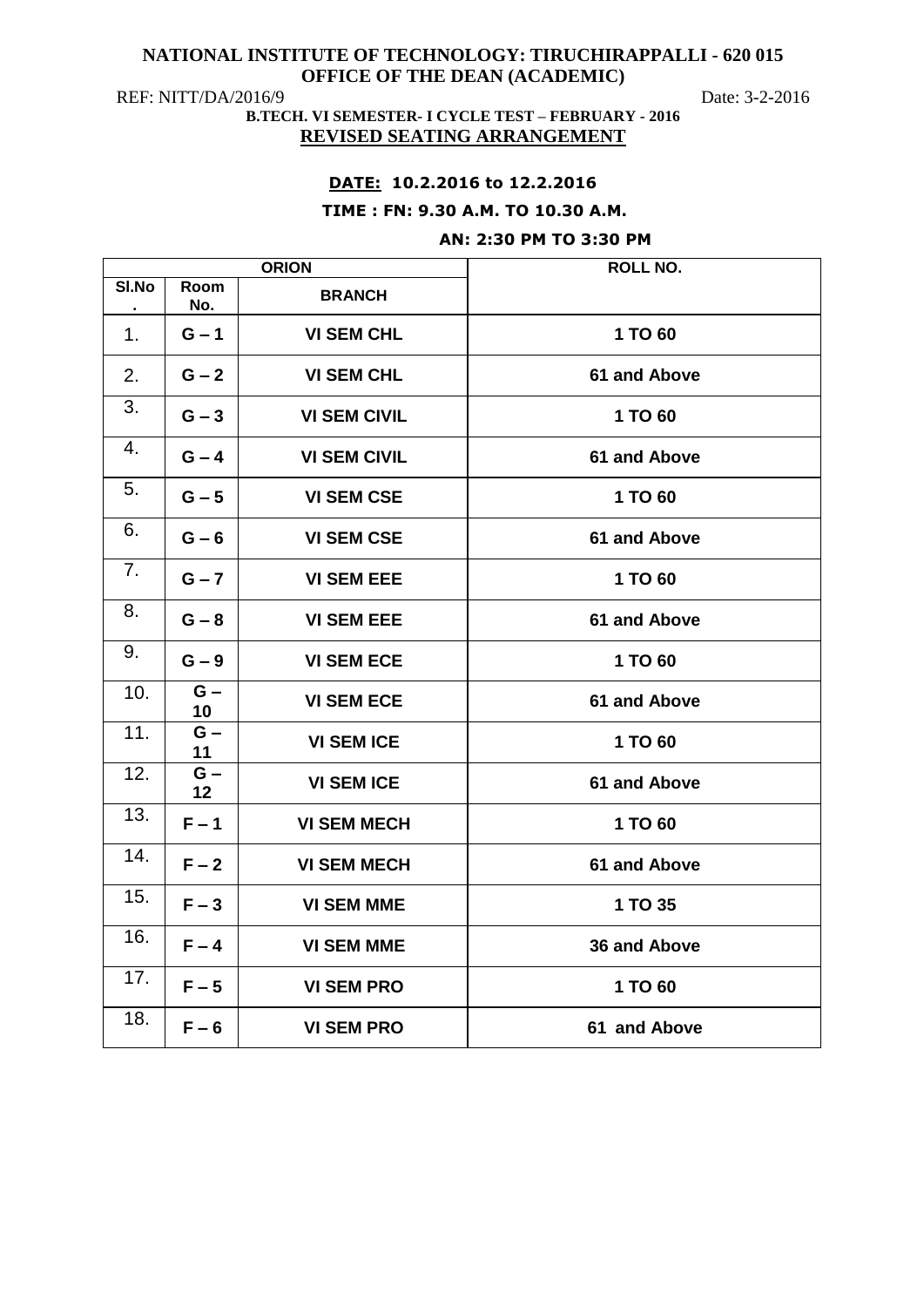# **NATIONAL INSTITUTE OF TECHNOLOGY: TIRUCHIRAPPALLI - 620 015 OFFICE OF THE DEAN (ACADEMIC)**

REF: NITT/DA/2016/9 Date: 3-2-2016

**B.TECH. VI SEMESTER- I CYCLE TEST – FEBRUARY - 2016 SEATING ARRANGEMENT**

# **DATE: 15.2.2016**

#### **TIME : FN: 9.30 A.M. TO 10.30 A.M.**

|                |                    | <b>ORION</b>                |
|----------------|--------------------|-----------------------------|
| SI.No.         | Room No.           | <b>BRANCH</b>               |
| 1.             | $G - 2$            | <b>VI SEM CHL</b>           |
| 2.             | $G - 3$            | <b>VI SEM CIVIL (CE442)</b> |
| 3.             | $G - 5$            | <b>VI SEM CIVIL (CE441)</b> |
| 4.             | $G - 6$            | <b>VI SEM CSE</b>           |
| 5.             | $G - 9$            | <b>VI SEM ICE</b>           |
| 6.             | $G - 11, 12$       | <b>VI SEM ECE</b>           |
| 7 <sub>1</sub> | F <sub>2</sub> , 3 | <b>VI SEM PRO</b>           |

# **DATE: 15.2.2016**

# **AN: 2:30 PM TO 3:30 PM**

| <b>ORION</b> |              |                      |
|--------------|--------------|----------------------|
| SI.No.       | Room No.     | <b>BRANCH</b>        |
| 1.           | $G - 2$      | <b>VI SEM CSE</b>    |
| 2.           | $G - 3$      | <b>VI SEM ICE</b>    |
| 3.           | $G - 5,6$    | <b>VI SEM EEE</b>    |
| 4.           | $G - 9$      | <b>VI SEM MME</b>    |
| 5.           | $G - 11, 12$ | VI SEM PRO (F1 SLOT) |